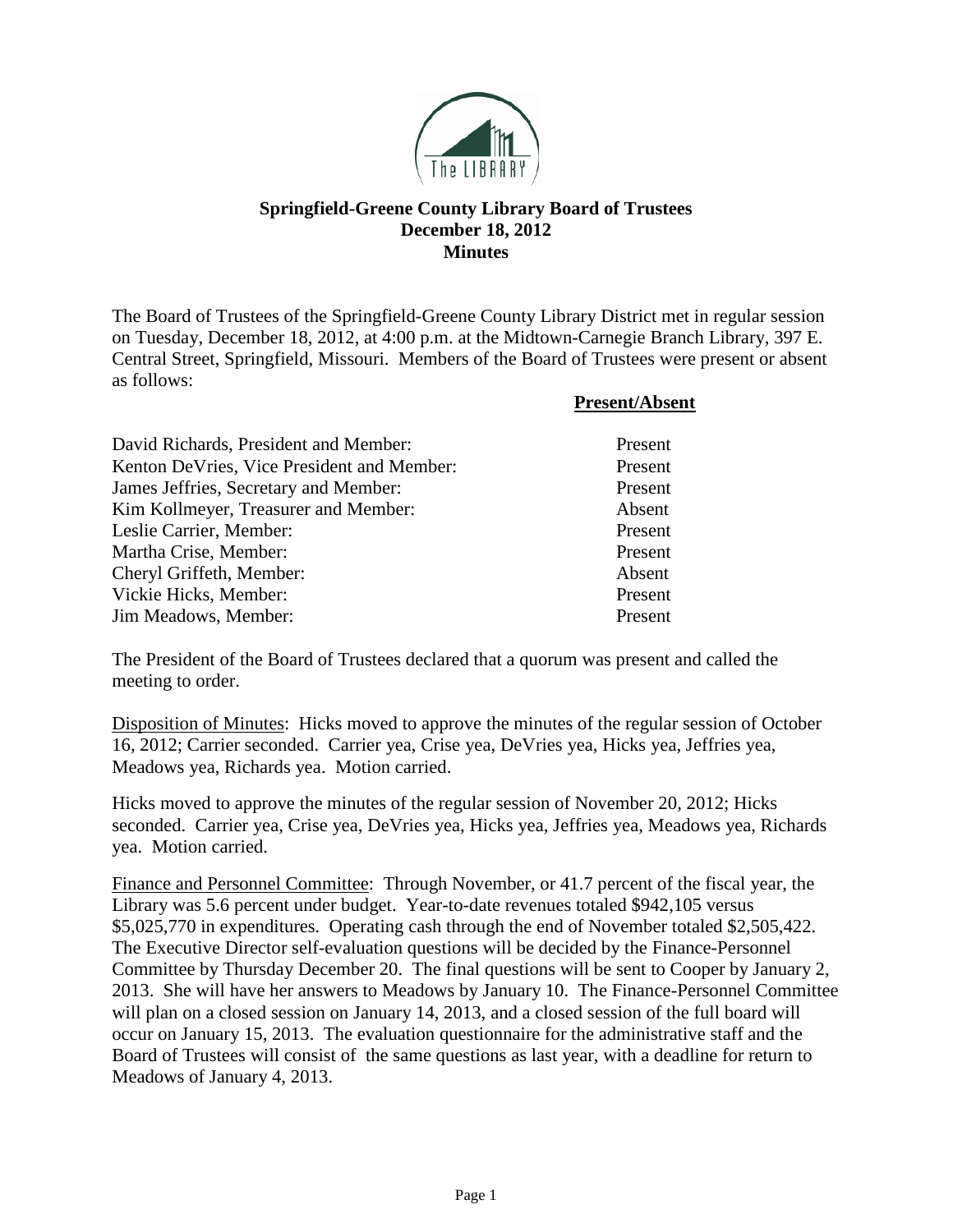Hicks moved to approve the audit for the year ended June 30, 2012; DeVries seconded. Carrier yea, Crise yea, DeVries yea, Hicks yea, Jeffries yea, Meadows yea, Richards yea. Motion carried.

Buildings and Grounds Committee: Carrier reported:

- The AIA contract with Dake-Wells has been signed by both parties. An engineer has done a site survey of the tract of land around the Brentwood building. The next meeting with the staff and architects will be in February.
- The Wayland Avenue house may be salvageable by Habitat for Humanity.
- The IT department has a new storage shed in the Library Center staff parking lot.
- On the recommendation of the consulting team, the HVAC for the Library Center will be postponed until the 2013-2014 fiscal year.
- The audio-visual materials at the Library Station were moved several feet away from the public computers.

Programs-Services-Technology Committee: Hicks reported that Library Center Local History Manager Brian Grubbs will present the program that he had presented at the committee meeting.

Report of the Director:

- The Ozarks Literacy Council has completed the move of their office to the lower level of the Midtown-Carnegie Branch Library.
- Live chat and text are now available to patrons for research help from the Reference Department.
- Fold3 is a database that is now available to patrons for genealogical and historical research.
- The Holiday Store, sponsored by the Between Friends Gift Shops at the Library Center and the Library Station, ended December 2 with sales totaling \$8,026.21. The proceeds supplement the Summer Reading Program.
- PeopleCentric conducted personality assessments of supervisors for training.
- The Battle of Springfield programming will be detailed by Library Center Local History Manager Brian Grubbs.
- •

Foundation Update: Foundation Director Valerie Richardson presented an overview of the stages that the Brentwood capital campaign will go through. There will be a Foundation capital campaign committee meeting in March 2013.

Board Education: Library Center Local History Manager Brian Grubbs presented the plans for commemorating the Battle of Springfield during the month of January 2013. Informational brochures and bookmarks were produced by the Community Relations Department, and commemorative lapel pins will be given out to the public. Programs include a guided bus tour, several traveling and static exhibits, musical and reenactment programs, lectures, and a multimedia web site to be unveiled January 7, 2013.